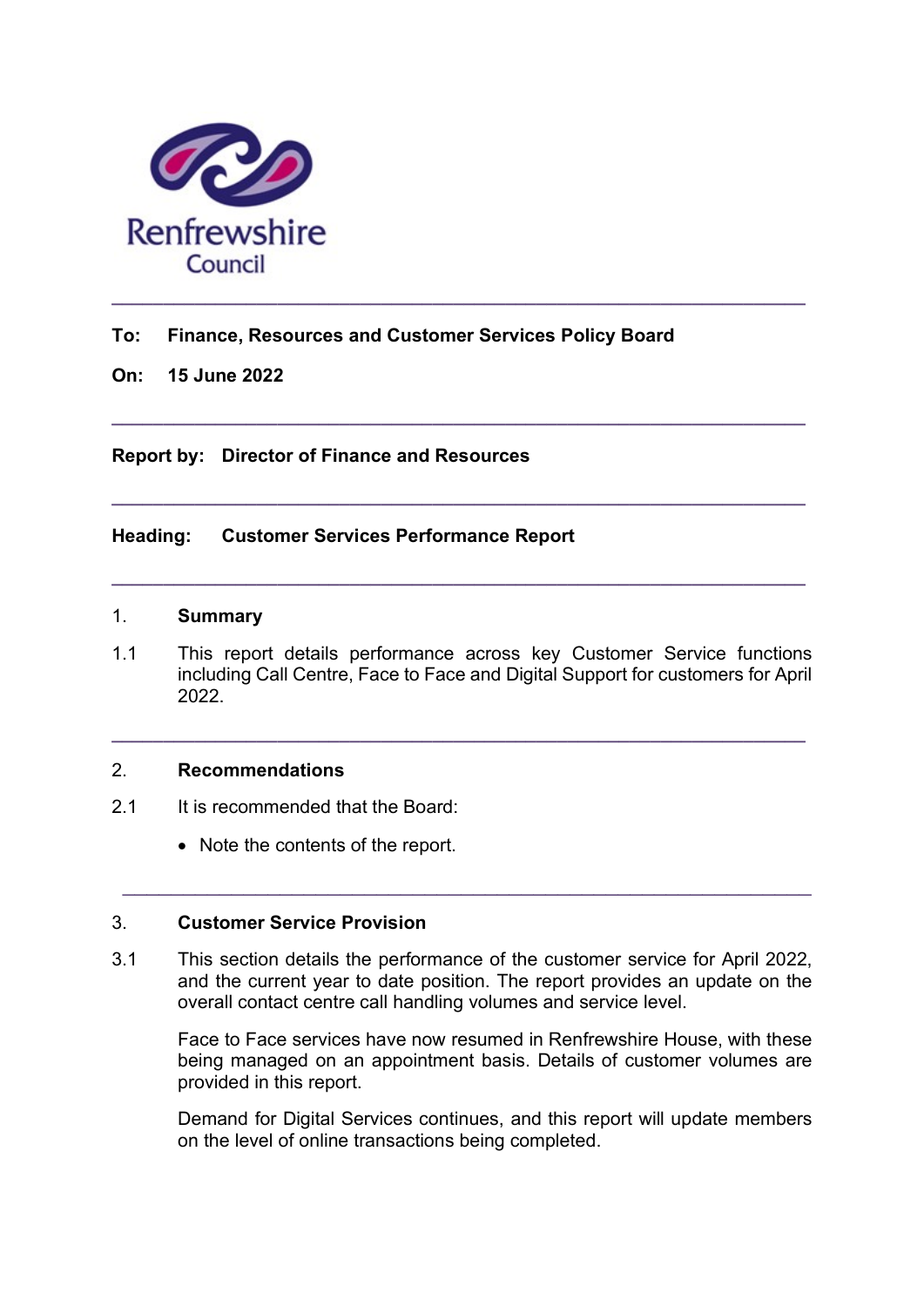# 3.2 Telephone Call Handling

3.2.1 High level monthly summary – for the month of April, the contact centre received 24,753 calls and answered 99% against a primary target of 90% for the period.

| <b>Primary target</b> | Year | <b>Calls Received</b> | April<br>Performance | Year to Date |
|-----------------------|------|-----------------------|----------------------|--------------|
| 90% calls<br>answered | 2022 | 24,753                | 99%                  | 99%          |
|                       | 2021 | 27,748                | 96%                  | 96%          |

Table 1 – Customer Service Unit – Primary Target (call handling)

- 3.2.2 The contact centre achieved the primary target of answering 90% of all calls.
- 3.2.3 The secondary target is to respond to 70% of all calls within 40 seconds

# Table 7 – Customer Service Unit – Secondary Target (call handling)

| Secondary target                     | Year | <b>April Performance</b> | Year to Date |
|--------------------------------------|------|--------------------------|--------------|
| $\,$ 70% calls in 40 $\,$<br>seconds | 2022 | 68%                      | 68%          |
|                                      | 2021 | 56%                      | 56%          |

3.2.4 The contact centre performance was slightly below the secondary target of answering 70% of calls within 40 seconds, mainly due to year end activity affecting Housing Repairs at the start of the month and an increase in demand following the Easter Weekend public holiday.

 Performance recovered towards the end of the month and has continued to be above target into May.

### 3.3 Face to face provision

- 3.3.1 The Customer Service Centre in Paisley continues to offer face to face support to customers by appointment where this is required.
- 3.3.2 Table 3 below shows the volume of customers who received face to face service in Paisley during the month of April 2022.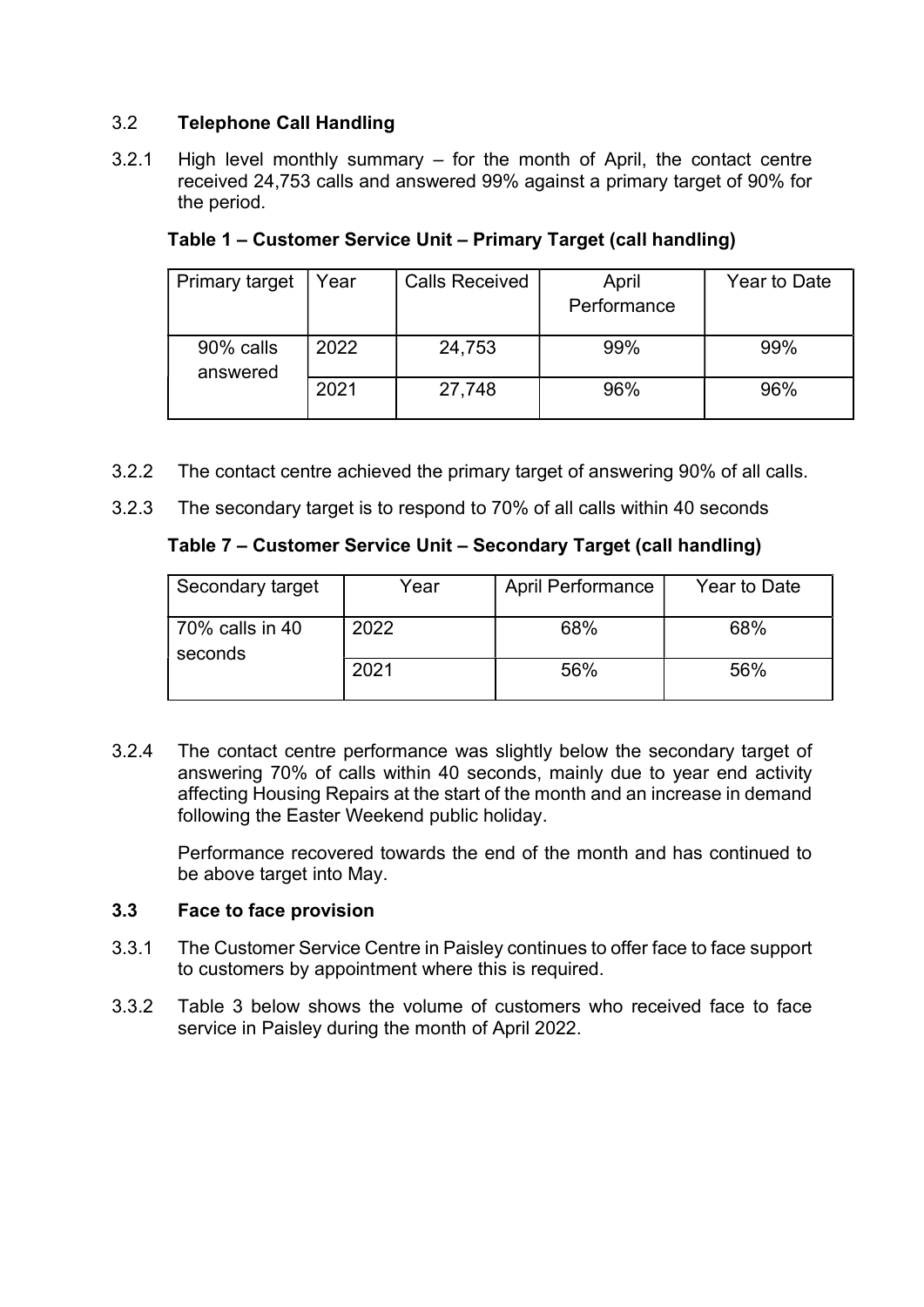### Table 3 – Face to Face Customer Volumes

| <b>Service</b>               | <b>Total Customers</b> |  |
|------------------------------|------------------------|--|
| <b>Birth Registration</b>    |                        |  |
| <b>Marriage Registration</b> | 117                    |  |
| Licensing                    | 48                     |  |
| <b>TOTAL</b>                 | 252                    |  |

## 3.4 Digital Services

- 3.4.1 The Council continues to see an increase in the use of their online services with a further 11,601 new users registered on the platform during the last financial year. This continues the trend seen since the start of the pandemic, with a total of 26,555 new users since March 2020. The number of users on the Council's MyAccount service now equates to 99% of all households in Renfrewshire, compared to 69% of households in March 2020.
- 3.4.2 The level of online transactions also continues to rise, with 14,308 requests processed through MyAccount platform in April compared to 6,855 in the same period in 2019. The graph below shows the level of online transactions per month since the start of April 2019.
- 3.4.3 During the last financial year there were 173,426 transactions supported on the MyAccount platform, compared to 81,853 in the year prior to the start of the pandemic.



# Implications of the Report

1. Financial - None

# 2. HR & Organisational Development – None